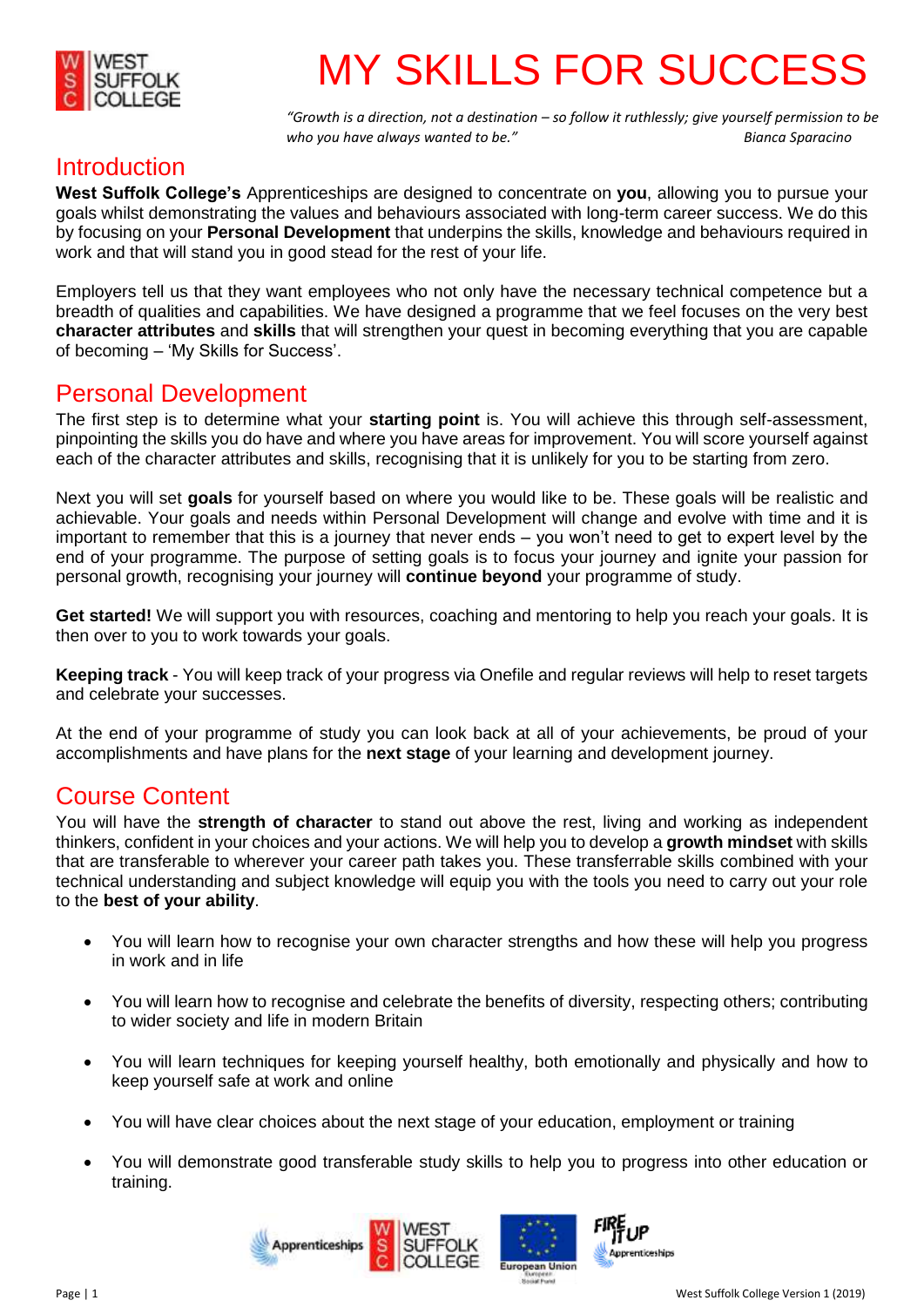## My Skills for Success

| <b>Resilience</b>                                  | To rise above difficulties and achieve. To be knocked down and<br>get up again                                                                                                                                             |
|----------------------------------------------------|----------------------------------------------------------------------------------------------------------------------------------------------------------------------------------------------------------------------------|
| <b>Curiosity</b>                                   | To want to find out more or learn more about something                                                                                                                                                                     |
| <b>Optimism</b>                                    | To look on the positive side of events and situations and expect<br>the best of something or someone                                                                                                                       |
| <b>Ambition</b>                                    | A strong desire to do or achieve something                                                                                                                                                                                 |
| <b>Ownership</b>                                   | To take responsibility and control of something                                                                                                                                                                            |
| <b>Professionalism</b>                             | To be able demonstrate emotions and behaviour, even when<br>pushed or under pressure, that are appropriate for the situation                                                                                               |
| <b>Respect</b>                                     | To show self-respect as well as mindfulness of others. To show<br>positive feelings of admiration for another person or group that<br>you believe has good ideas or qualities                                              |
| <b>Confidence</b>                                  | Being certain of your abilities, have a sense of self-worth                                                                                                                                                                |
| <b>Communication and Interpersonal Skills</b>      | Explaining what is meant in a clear and concise way through<br>written and spoken means at all levels. Actively listening and<br>relating to others. Acting upon key information/instruction                               |
| <b>Problem Solving</b>                             | Understanding a problem by breaking it down and identifying<br>key issues, implications and then identifying solutions. Applying<br>knowledge from many different areas to solving a task                                  |
| Using your initiative and being self-<br>motivated | Personal drive and not waiting for instruction. Recognising what<br>needs to be done and taking the necessary steps to make this<br>happen                                                                                 |
| <b>Working Under Pressure</b>                      | Coping with stressful deadlines and how to recognise and<br>improve your own response in such situations                                                                                                                   |
| <b>Time Management Skills</b>                      | Being organised and methodical: planning your workload and<br>prioritising to ensure you meet deadlines and targets - whilst at<br>work, in college and with homework                                                      |
| <b>Team working</b>                                | Working well with others from your own and different teams,<br>backgrounds and expertise to complete a task or goal. Form<br>collaborative relationships, resolving issues to reach agreed<br>outcomes                     |
| Self-management                                    | Organising yourself, showing personal responsibility, initiative,<br>creativity and enterprise with a commitment to learning and self-<br>improvement                                                                      |
| <b>Reflective learning</b>                         | Evaluating your own strengths and limitations, setting realistic<br>goals with criteria for success. Monitor own performance and<br>progress, inviting feedback from others and making changes to<br>further your learning |